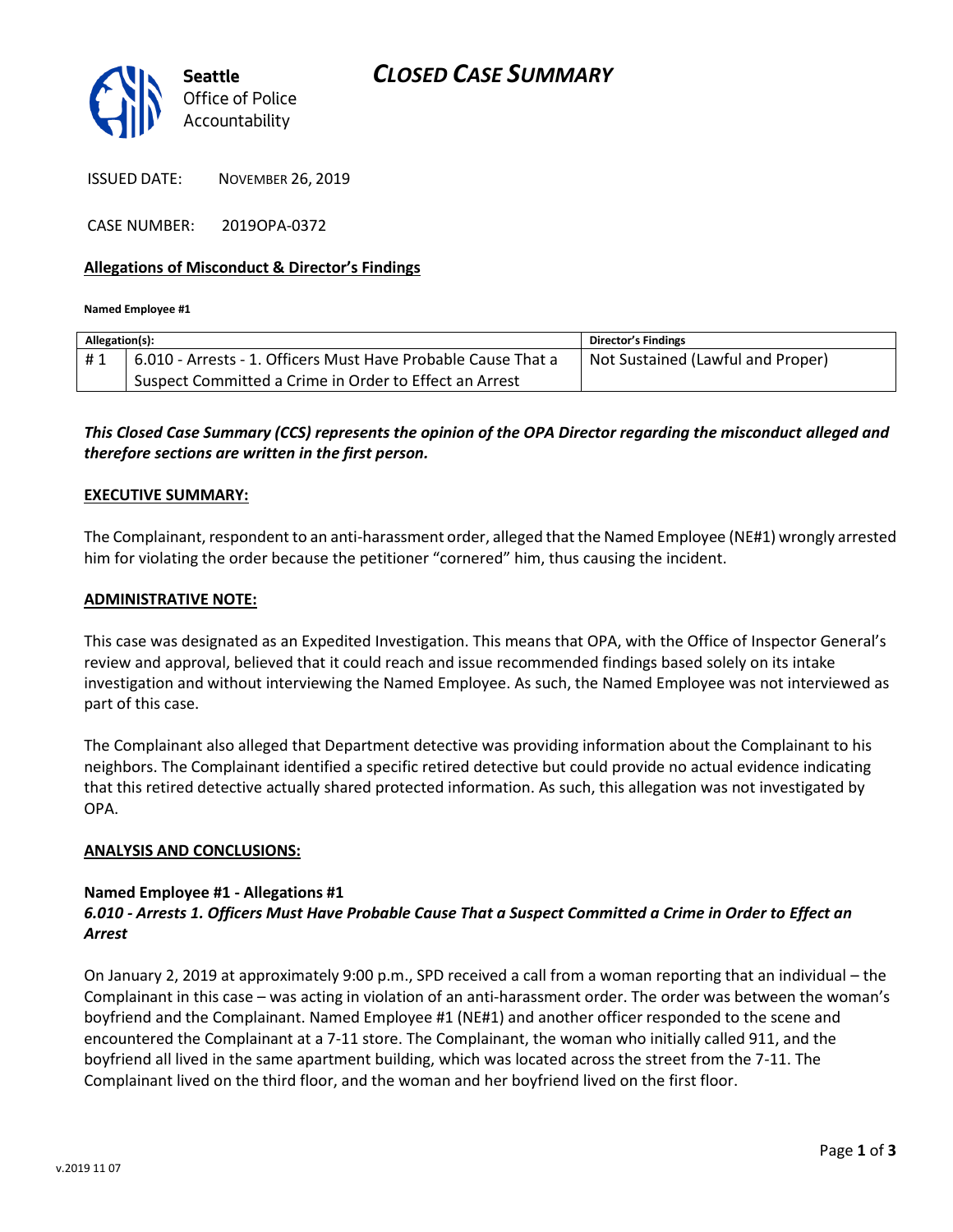



OPA CASE NUMBER: 2019OPA-0372

The Complainant told the officers that he was aware of the anti-harassment order and that he knew that the order required him to stay 20 feet away from the boyfriend. The Complainant told NE#1 that he had been coming down the stairs to exit the apartment building when he encountered the boyfriend on the first-floor landing. The Complainant said that the boyfriend refused to let him leave the building, blocked his exit, and pushed him. He said that he went into the hallway to escape the boyfriend and knocked on a neighbor's door. However, the neighbor did not answer. The Complainant asserted that the boyfriend then told the woman to get a canister of pepper spray, and that the boyfriend threatened the Complainant while the woman called the police. The Complainant said that, after the woman called the police, he was able to leave the apartment building.

The Complainant further explained the layout of the building to NE#1. He said that there were two sets of stairs; however, the stairway on which he encountered the Complainant was the only one that traveled all the way from the third floor to the outside. The Complainant additionally stated that the building had an elevator. NE#1 inspected the building, and also spoke with the woman and the boyfriend. The other officer remained with the Complainant.

NE#1 entered the building and went to the first floor, where the woman and the boyfriend lived. The outside door to their apartment led to the stairwell where the incident took place. The stairwell opened onto a cross-shaped hallway. The boyfriend and the woman lived at the north end while the neighbor whose door the Complainant mentioned knocking on lived at the south end. The west end of the cross-shaped hallway opened onto the stairwell, while the east end led to a garage.

NE#1 contacted the boyfriend. The boyfriend told NE#1 that he was leaving his apartment to go down the stairs when he encountered the Complainant, who was also walking downstairs. The boyfriend said that the Complainant pushed him and forced his way onto the first floor from the stairwell. The boyfriend said that he did not block the Complainant from exiting the building through the stairwell or otherwise corner him. The boyfriend showed NE#1 videos of the incident taken from a security camera that the boyfriend had placed in the hallway. The video showed the Complainant on the first-floor landing.

NE#1 then interviewed the neighbor. The neighbor said that she knew the Complainant because they had once served on the apartment board together. The neighbor explained that they had not been friendly for many years. The neighbor said that the Complainant had a history of manipulative and verbally abusive behavior, as well as that he had harassed her by email. NE#1 asked the neighbor to explain why she felt the Complainant was manipulative. She claimed the Complainant had falsely accused her of things while they served together on the apartment's board, had befriended older residents to curry favor with them, and was emotionally manipulative. She also said that, during the incident, she heard several thumps coming from outside and heard the Complainant ask for her help. However, she declined to answer because she did not want to get involved. She stated that the thumps appeared to come from the location where the boyfriend reporting being pushed by the Complainant.

At this point, the boyfriend asked what was going to happen and NE#1 stated that the Complainant would be arrested. NE#1 returned to the 7-11 and arrested the Complainant for violating the court order. The Complainant said he did not understand why he was being arrested, because, in his view, the petitioner had initiated the contact. NE#1 replied that, due to the layout of the apartment, the Complainant could not have been cornered by the boyfriend because he had multiple options of travel that would have allowed him to break contact with the boyfriend as the order required. NE#1 pointed out that the Complainant could have returned to his apartment or could have proceeded outside through the exit in the stairwell, rather than pushing past the boyfriend onto the first floor. The Complainant explained that, prior to the incident, he experienced a panic attack in his apartment that